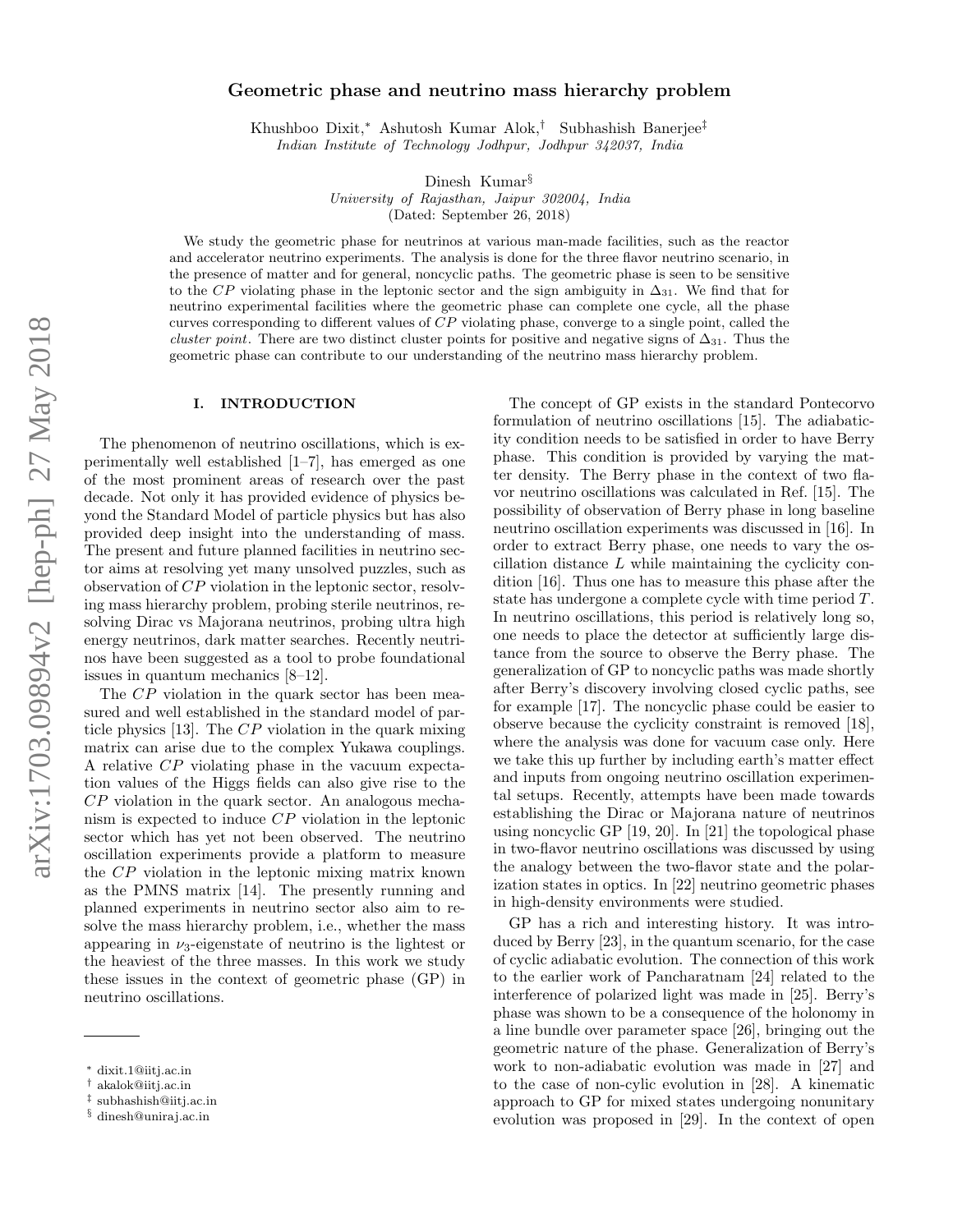quantum systems, GP has been studied for a variety of systems, see for example, [30–34]. In [35] Abelian and non-Abelian geometric phases for open quantum systems was considered. GP has also been studied in the context of neutral meson systems to probe  $CPT$  violation [36].

In this work we study non-cyclic GP in the context of three flavor neutrino oscillations in the presence of matter and CP violating effects. We discuss how GP can be used to distinguish between the normal and inverted hierarchy of neutrino masses. We analyze GP in the context of two reactor neutrino experiments, Daya-Bay & RENO and two accelerator experiments, T2K  $& NOvA$ . We find that the GP in T2K, Daya-Bay and RENO experimental setups can distinguish effects of normal and inverted mass hierarchy for all values of CP violating phase. We also discuss the possibility of measurement of geometric phase at the currently running neutrino physics experimental facilities.

The paper is arranged as follows. After the introduction, we provide theoretical expressions for geometric phase, both in vacuum and in presence of matter. In Sec. III, we present our results for different experimental set-ups. In Sec. IV, we show that the geometric phase can be expressed in terms of neutrino survival and oscillation probabilities. Finally, in Sec. V, we present our conclusions.

### II. NONCYCLIC GEOMETRIC PHASE

Let us consider a state  $|\chi(0)\rangle$  which evolves to a state  $|\chi(t)\rangle$ , after a certain time t. Then the scalar product

$$
\langle \chi(0) | \exp\left[\frac{i}{\hbar} \int_0^t \langle E \rangle(t') dt'\right] | \chi(t) \rangle, \qquad (1)
$$

can be written as  $r e^{i\beta}$ , where r is real number and angle β is the noncyclic phase due to the evolution from  $\ket{\chi(0)}$ to  $|\chi(t)\rangle$  [18]. The experimentally measurable quantities in neutrino oscillation experiments are survival and oscillation probabilities i.e.,  $P_{\nu_i \to \nu_j} = |\langle \nu_j | \nu_i \rangle|^2$ . The phase factor in the quantity  $\langle \nu_j | \nu_i \rangle$  has two parts, dynamical  $(\xi)$  and geometric  $(\beta)$ ,

$$
\langle \nu_j | \nu_i \rangle = r e^{-i\beta} e^{-i\xi}.
$$
 (2)

Since the dynamical phase depends on the energy of the system, it can be removed using gauge transformation, such as  $|\psi\rangle \rightarrow |\tilde{\psi}\rangle = e^{i\xi} |\psi\rangle$  where  $\xi = \frac{1}{\hbar} \int_0^t E(t') dt'$ . However, the geometric part of the total phase still exists in the amplitude  $\langle \nu_i | \nu_i \rangle$  even after the gauge transformation [18, 28]. As both the geometric phase and probabilities are functions of mixing angle  $\theta$  and mass square difference  $\Delta$ , the geometric phase can be expressed in terms of survival and oscillation probabilities and their

average values. This is shown explicitly for the two flavor case in Sec. IV below.

We now consider three flavor oscillating neutrino states,  $|\nu_{\alpha}(0)\rangle = U_{\alpha a} |\nu_{a}\rangle$ , where  $|\nu_{\alpha}(0)\rangle$  is initial flavor state  $(\alpha = e, \mu, \tau)$  and  $|\nu_a\rangle$  are mass eigenstates  $(a = 1, 2, 3)$ .  $U_{\alpha a}$  are the elements of the PMNS mixing matrix  $U$  given by

$$
U = \begin{pmatrix} c_{12}c_{13} & s_{12}c_{13} & e^{i\delta}s_{13} \\ -s_{12}c_{23} - c_{12}s_{23}s_{13}e^{-i\delta} & c_{12}c_{23} - s_{12}s_{23}s_{13}e^{-i\delta} & s_{23}c_{13} \\ s_{12}s_{23} - c_{12}c_{23}s_{13}e^{-i\delta} & -c_{12}s_{23} - s_{12}c_{23}s_{13}e^{-i\delta} & c_{23}c_{13} \\ \end{pmatrix}.
$$
\n(3)

Here  $c_{ij} = \cos \theta_{ij}$ ,  $s_{ij} = \sin \theta_{ij}$  and  $\delta$  is the CP violating phase.

The time evolution of  $|\nu_{\alpha}\rangle$  in the flavor basis is given by

$$
|\nu_{\alpha}(t)\rangle = U U_m(t) U^{-1} |\nu_{\alpha}(0)\rangle = U_f(t) |\nu_{\alpha}(0)\rangle. \quad (4)
$$

$$
U_m = \begin{pmatrix} e^{-i\omega_1 t} & 0 & 0\\ 0 & e^{-i\omega_2 t} & 0\\ 0 & 0 & e^{-i\omega_3 t} \end{pmatrix}
$$
 (5)

and  $U_f(t) = U U_m(t) U^{-1}$ .

To calculate the noncyclic phase generated during the time evolution of, say  $|\nu_{\mu}(0)\rangle$  to  $|\nu_{\mu}(t)\rangle$ , we define a new state  $|\tilde{\nu}_{\mu}(t)\rangle$ , given by

$$
|\tilde{\nu}_{\mu}(t)\rangle = \exp\left[i\int_0^t \langle E\rangle(t')dt'\right]|\nu_{\mu}(t)\rangle, \qquad (6)
$$

where  $\langle E \rangle(t') = \langle \nu_\mu(t') | i \partial_t | \nu_\mu(t') \rangle$ , and

$$
|\nu_{\mu}(t')\rangle = U_{f12}(t') |\nu_{e}\rangle + U_{f22}(t') |\nu_{\mu}\rangle + U_{f32}(t') |\nu_{\tau}\rangle, (7)
$$

with  $\langle \nu_{\mu}(0)|\nu_{\mu}(t')\rangle = U_{f22}(t'), U_{fab}(t')$  are a×b elements of the evolution operator  $U_f$ ,  $(a, b = 1, 2, 3)$ . Then the scalar product is given by

$$
\langle \nu_{\mu}(0)|\tilde{\nu}_{\mu}(t)\rangle = \exp\left[i\int_0^t \langle E\rangle(t')dt'\right] U_{f22}(t') \equiv r_{\mu\mu}e^{i\beta_{\mu\mu}},\tag{8}
$$

so that the noncyclic phase due to evolution from  $|\nu_{\mu}(0)\rangle$ to  $|\nu_{\mu}(t)\rangle$  will be the phase angle  $\beta_{\mu\mu}$ . Similarly, it is possible to compute the other inner products, such as,  $\langle \nu_{\mu}(0)|\tilde{\nu}_{e}(t)\rangle$  and their corresponding noncyclic phases.

#### A. Non cyclic geometric phase in vacuum

Using the definition of non-cyclic GP from the previous section, the theoretical expressions of GP, such as  $\beta_{ee}$ ,  $\beta_{e\mu}$ ,  $\beta_{\mu\mu}$  and  $\beta_{\mu e}$ , are [18]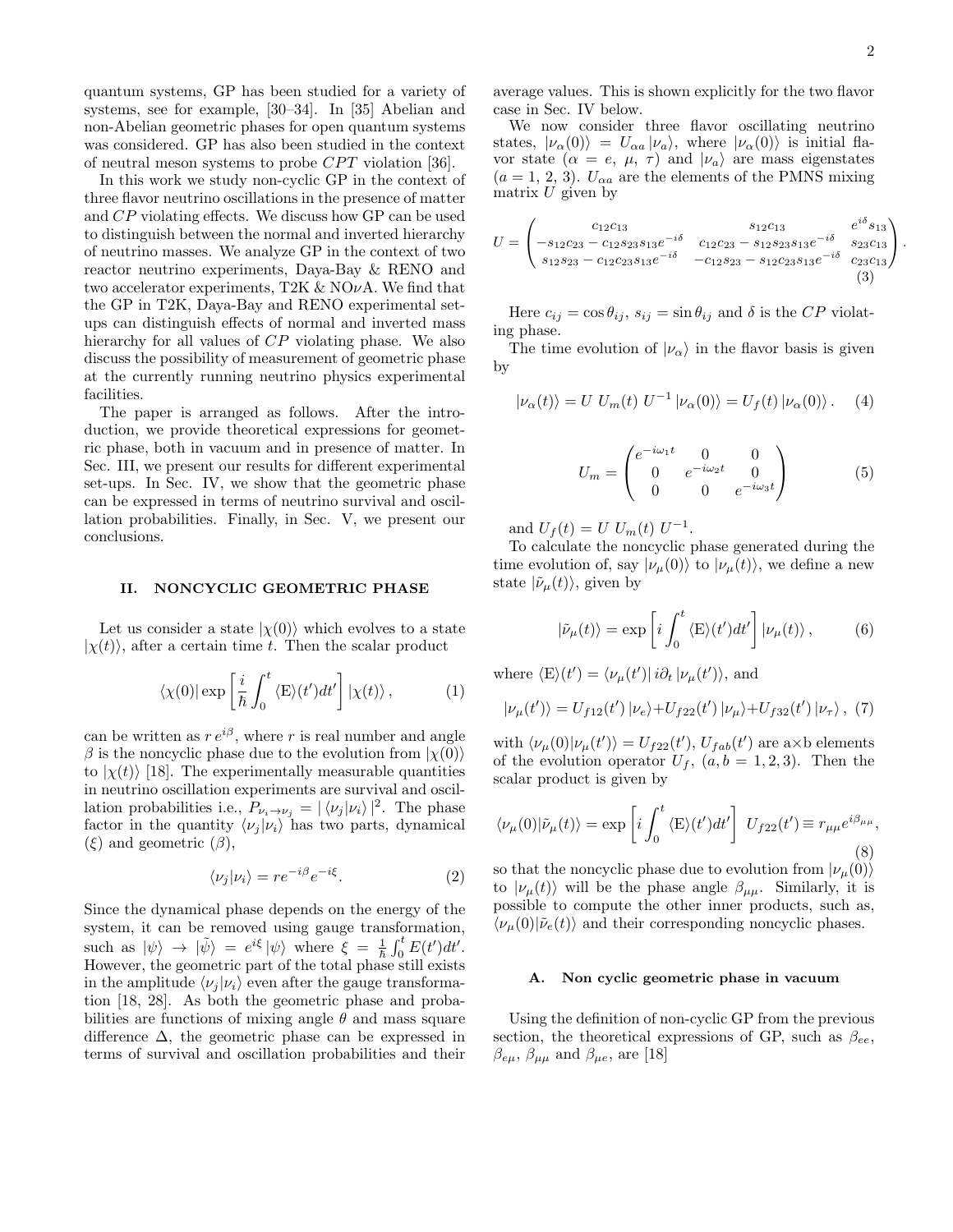$$
\beta_{ee} = (2s_{12}^2 c_{13}^2 + 2qs_{13}^2 - 1)(\phi \frac{L}{c}) \n+ \tan^{-1} \frac{\cos(2\theta_{12})c_{13}^2 \sin(\phi \frac{L}{c}) - s_{13}^2 \sin[(2q - 1)\phi \frac{L}{c}]}{c_{13}^2 \cos \phi \frac{L}{c} + s_{13}^2 \cos[(2q - 1)\phi \frac{L}{c}])},
$$
\n
$$
\beta_{e\mu} = [\cos(2\theta_{12})(c_{23}^2 - s_{13}^2 s_{23}^2) + c_{13}^2 s_{23}^2 (2q - 1) - s_{13} \sin(2\theta_{12}) \sin(2\theta_{23}) \cos(\delta)] (\phi \frac{L}{c}) \n+ \tan^{-1} \frac{s_{13}s_{23}[s_{12}^2 \sin(\phi \frac{L}{c} + \delta) - c_{12}^2 \sin(\phi \frac{L}{c} - \delta) - \sin \psi_{+}] - c_{23} \sin(\phi \frac{L}{c}) \sin(2\theta_{12})
$$
\n(10)

$$
+\tan^{-1}\frac{s_{13}s_{23}[s_{12}^2\sin(\phi\frac{L}{c}+\delta)-c_{12}^2\sin(\phi\frac{L}{c}-\delta)-\sin\psi_+]-c_{23}\sin(\phi\frac{L}{c})\sin(2\theta_{12})}{\sin(\theta_{13})\sin(\theta_{23})[\cos\psi_+-s_{12}^2\cos(\phi\frac{L}{c}+\delta)-c_{12}^2\cos(\phi\frac{L}{c}-\delta)]},\tag{10}
$$

$$
\beta_{\mu\mu} = \left[ \cos(2\theta_{12})(c_{23}^2 - s_{13}^2 s_{23}^2) + c_{13}^2 s_{23}^2 (2q - 1) - s_{13} \sin(2\theta_{12}) \sin(2\theta_{23}) \cos \delta \right] (\phi \frac{\mu}{c}) \n+ \tan^{-1} \frac{s_{13} \sin(2\theta_{12}) \sin(2\theta_{23}) \cos \delta \sin(\phi \frac{\mu}{c}) - (c_{23}^2 - s_{23}^2 s_{13}^2) \cos(2\theta_{12}) \sin(\phi \frac{\mu}{c}) - c_{13}^2 s_{23}^2 \sin \Gamma}{(c_{23}^2 + s_{13}^2 s_{23}^2) \cos(\phi \frac{\mu}{c}) + c_{13}^2 s_{23}^2 \cos \Gamma}, \tag{11}
$$

$$
\beta_{\mu e} = (2s_{12}^2 c_{13}^2 + 2qs_{13}^2 - 1)(\phi \frac{L}{c}) \n+ \tan^{-1} \frac{s_{13}s_{23}[s_{12}^2 \sin(\phi \frac{L}{c} - \delta) - c_{12}^2 \sin(\phi \frac{L}{c} + \delta) - \sin \psi_{-}] - c_{23} \sin(\phi \frac{L}{c}) \sin(2\theta_{12}) \n\sin(\theta_{13}) \sin(\theta_{23})[\cos \psi_{-} - s_{12}^2 \cos(\phi \frac{L}{c} - \delta) - c_{12}^2 \cos(\phi \frac{L}{c} + \delta)]
$$
\n(12)

where  $q = (\omega_3 - \omega_1)/(\omega_2 - \omega_1) = (\Delta_{32}/\Delta_{21}) + 1; \phi =$  $\Delta_{21}/4E\hbar; \Gamma = (2q-1)(\phi L/c)$  and  $\psi_{\pm} = (2q-1)(\phi L/c) \pm$ δ. Further, L is the propagation length and E is the neutrino energy. For the cyclic case scenario, q would be a rational number with the cyclic period  $t = 2\pi/(\omega_1 - \omega_2)$ [15, 18].

In our analysis, the values of mixing angles,  $\theta_{ij}$ , and mass square differences,  $\Delta_{ij} = m_i^2 - m_j^2$  ( $m_i$  and  $m_j$  are the masses of the neutrino mass eigenstates  $\nu_i$  and  $\nu_j$ , respectively), used are  $\theta_{12} = 33.48^{\circ}$ ,  $\theta_{13} = 8.5^{\circ}$ ,  $\theta_{23} =$  $42.3^\circ$ ,  $\Delta_{21} = 7.5 \times 10^{-5} eV^2$ ,  $\Delta_{31} (\approx \Delta_{32}) = \pm 2.457 \times 10^{-5} eV^2$  $10^{-3} eV^2$ . The plots of  $\beta_{\mu\mu}$  and  $\beta_{\mu e}$  with respect to L (for two cycles) for neutrino energy  $E = 1$  GeV for different values of  $\delta$  are shown in Fig. 1. As can be seen from the figure, for  $\beta_{\mu\mu}$ , there is mild dependence on  $\delta$  whereas  $\beta_{\mu e}$ is sensitive to  $\delta$ . Similarly, we find that  $\beta_{e\mu}$  is sensitive to the  $CP$  phase whereas  $\beta_{ee}$  is not. Therefore in order to study the effect of CP violating phase on GP, we consider

 $\beta_{e\mu}$  and  $\beta_{\mu e}$  in this work.

## B. Non cyclic geometric phase in the presence of earth matter effects

In order to calculate non-cyclic GP in the presence of matter, we make use of the formalism given in [37–39]. In this formalism, the evolution operator which evolves an initial flavor state, in mass eigenstate basis and flavor state basis in a constant matter density are given by

$$
U_m(L) = \phi \sum_{a=1}^3 \frac{e^{-iL\lambda_a}}{3\lambda_a^2 + c_1} [(\lambda_a^2 + c_1)I + \lambda_a T + T^2], (13)
$$

$$
U_f(L) = \phi \sum_{a=1}^3 \frac{e^{-iL\lambda_a}}{3\lambda_a^2 + c_1} [(\lambda_a^2 + c_1)I + \lambda_a \tilde{T} + \tilde{T}^2], (14)
$$

respectively. The T matrix has the form

$$
\mathbf{T} = \begin{pmatrix} AU_{e1}^2 - \frac{1}{3}A + \frac{1}{3}(E_{12} + E_{13}) & AU_{e1}U_{e2} & AU_{e1}U_{e3} \\ AU_{e1}U_{e2} & AU_{e2} - \frac{1}{3}A + \frac{1}{3}(E_{21} + E_{23}) & AU_{e2}U_{e3} \\ AU_{e1}U_{e3} & AU_{e2}U_{e3} & AU_{e2}^2 - \frac{1}{3}A + \frac{1}{3}(E_{31} + E_{32}) \end{pmatrix},
$$
(15)

with  $\phi = e^{\frac{-i}{3}LTr\mathcal{H}_m}$ ,  $T = \mathcal{H}_m - Tr[\mathcal{H}_m]/3$ ,  $c_1 =$ det T  $Tr(T^{-1})$  and  $\lambda_a$  are eigenvalues of T, matter potential  $A = \pm \sqrt{2} G_F n_e$  (+ for neutrinos, - for antineutrinos),  $G_F$  is Fermi constant,  $n_e$  is the electron number density,  $E_{ij} = E_i - E_j$  and  $\tilde{T} = U T U^{-1}$ .

If neutrinos travel through a series of constant matter densities, say  $A_1$ ,  $A_2$ ,  $A_3$ ,... $A_n$ , and evolution operators corresponding to these matter densities are  $U_1, U_2$ ,

 $U_3, \dots, U_n$  then  $U' = U_1 U_2 U_3 \dots U_n$ . For Earth's mantlecore-mantel step function density profile, with  $U_1$  and  $U_2$ corresponding to mantle and core of the Earth respectively, U' will become  $U' = U_1 U_2 U_1$ . The changes in the evolution operator translate into corresponding changes in the noncyclic phases.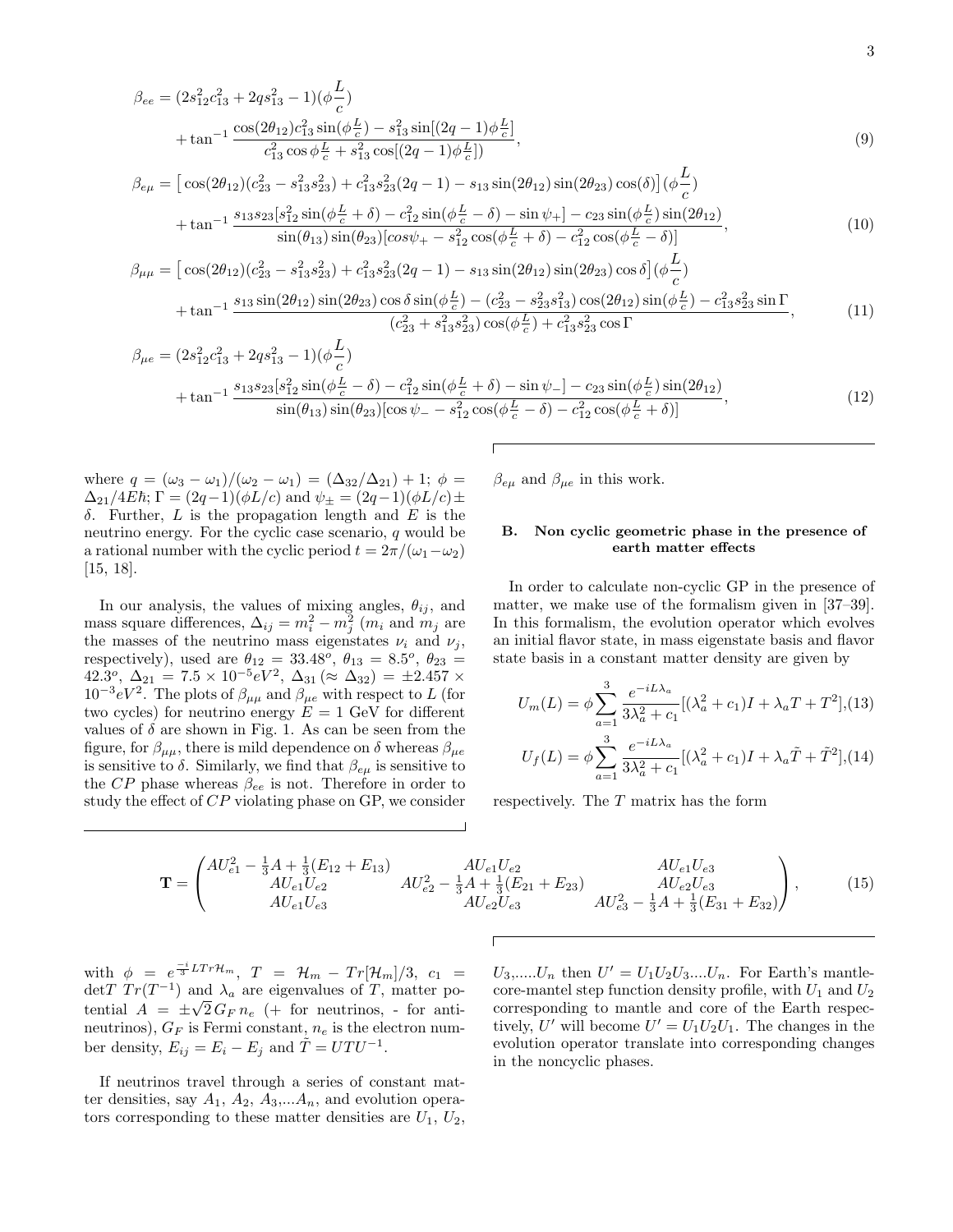

FIG. 1. The top and bottom figures show the variation of  $\beta_{\mu\mu}$ and  $\beta_{\mu e}$  with L (in Km), respectively in vacuum for different values of δ. Here neutrino energy  $E = 1$  GeV.

#### III. RESULTS AND DISCUSSIONS

We now study GP for neutrinos produced at various man made facilities such as the reactor and accelerator neutrino experiments. For reactor neutrinos, we consider Daya-Bay and RENO experimental set-ups whereas for accelerator neutrinos, we present results for  $NO\nu A$ and T2K. Daya-Bay is a China based reactor neutrino experiment[40, 41] which uses a cluster of six nuclear reactors to get  $\bar{\nu}_e$  anti-neutrinos with energy range of MeV order and three detectors are placed at distance of units of Km. One far detector is placed at approximately 2 Km distant from the source. This baseline has to face the constant rock matter density with matter potential  $A = -1.01 \times 10^{-13}$  eV (negative sign due to  $\bar{\nu}_e$ ). RENO is also a reactor  $\bar{\nu}_e$ -experiment. Its baseline is 1.4 Km with energy range in units of MeV. Since initial flavor state in these experiments are  $\bar{\nu_e}$ , therefore we analyze  $\beta_{eu}$  component of the GP.

Accelerator neutrino-experiment NOνA (NuMI Off-Axis  $\nu_e$  Appearance) experiment uses NuMi-beam of accelerator  $\nu_{\mu}$ -neutrinos based at Fermilab [42, 43]. The detector is 810 Km (baseline) distant from the source of  $\nu_{\mu}$  neutrinos in the energy range of 1-10 GeV. Its aim is to measure the small mixing angle  $\theta_{13}$ , the neutrinomass hierarchy and the CP-violating phase. This baseline passes through the Earth's crust which has a constant matter density  $1.7 \times 10^{-13}$  eV. T2K is an off-axis experiment [6, 7] which uses a  $\nu_{\mu}$ - neutrino beam from Tokai to Kamioka with energy-range of approximately 100 MeV to 1 GeV. It has 295 Km long baseline and passes through a matter density of  $1.01 \times 10^{-13}$  eV. For



FIG. 2. First and second figures from top depict  $\beta_{\mu e}$  vs E (GeV) plots for T2K and  $NO\nu A$  experimental set-ups, respectively whereas the third and fourth figures show the variation of  $\beta_{e\mu}$  with E (MeV) for Daya-Bay and RENO set-ups, respectively for different CP-violating phases  $\delta = 0$  (blue),  $\delta = \frac{\pi}{4}$  (pink),  $\delta = \frac{\pi}{2}$  (green) and  $\delta = \pi$  (brown). Solid and dashed lines in these plots correspond to positive and negative signs of  $\Delta_{31}$ , respectively.

accelerator neutrinos, we consider  $\beta_{\mu e}$  component of GP.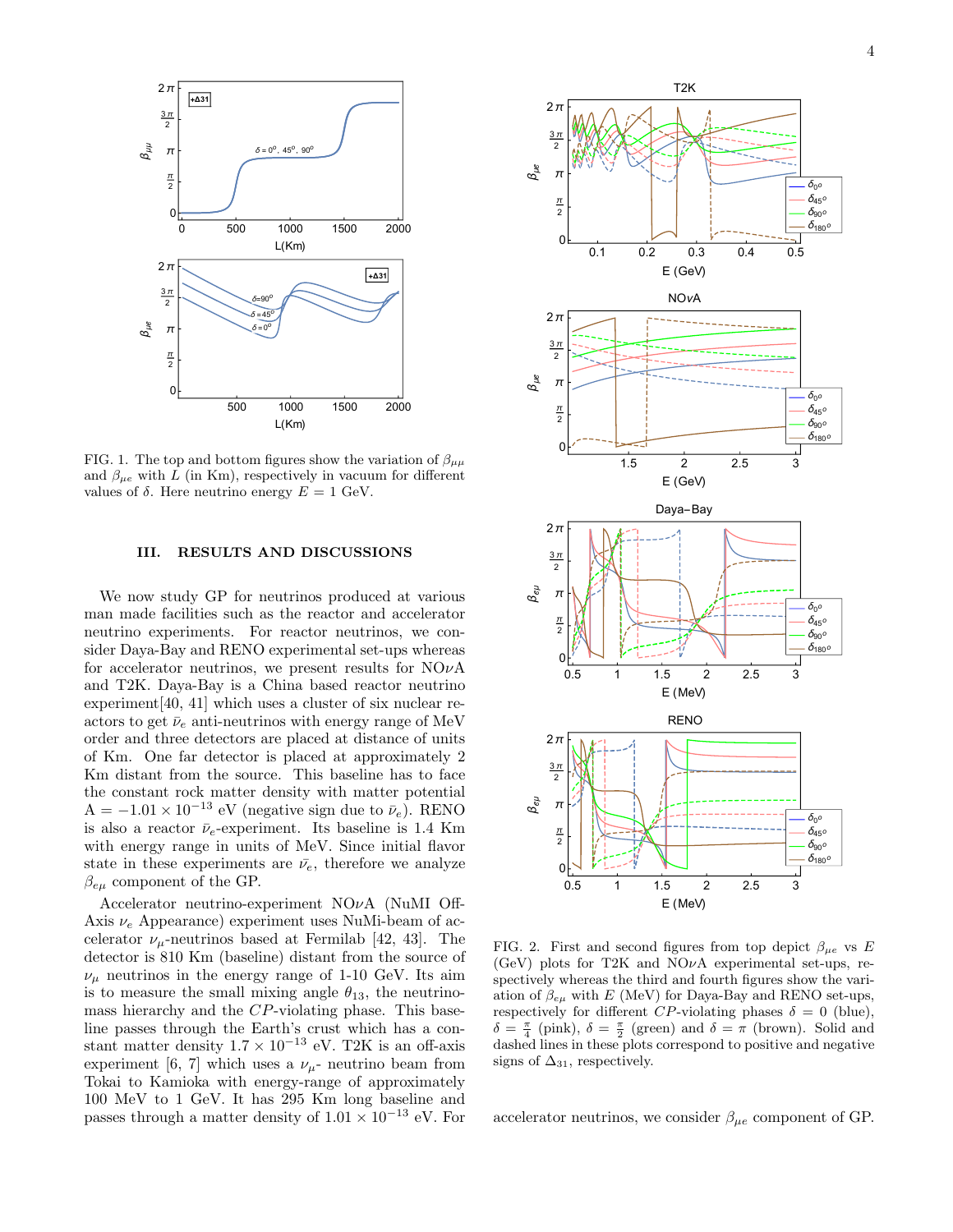Fig. 2 shows the variation of  $\beta_{e\mu}$  (for Daya-Bay and RENO) and  $\beta_{\mu e}$  (for T2K and NO $\nu$ A) with neutrino energy, E, for different values of  $CP$  violating phase  $\delta$  for initial anti electron neutrino and muon neutrino beams, respectively. It can be seen from the figure that T2K, Daya-Bay and RENO have neutrino energies and baselines such that the GP can complete at least one cycle. This is because of the factor  $(2q-1)\phi = \left(\frac{\Delta_{32} + \Delta_{31}}{4E\hbar c}\right)$  $(\frac{2\Delta_{32}+\Delta_{21}}{4E\hbar c})$ , in Eqs. (10) and (12), which plays a leading role in the oscillatory nature of the GP. In accordance with this factor, the value of  $L/E$ , corresponding to one cycle, should be  $\sim 0.99$  Km/MeV for  $+\Delta_{31}$  and  $\sim 1.03$ Km/MeV for  $-\Delta_{31}$ . While, the value of  $L/E$  is 2950  $\text{Km/GeV}$  (2.95 Km/MeV) for T2K (at  $L = 295$  Km, E  $= 100$  MeV), 2 Km/MeV for Daya-Bay (at  $L = 2$  Km,  $E = 1$  MeV) and 1.4 Km/MeV for RENO (at  $L = 1.4$ Km,  $E = 1$  MeV) which is greater than the required  $L/E$ value for one cycle, the value of  $L/E$  for NO $\nu$ A (at  $L =$ 810 Km,  $E = 1$  GeV) ~ 810 Km/GeV (0.81 Km/MeV) is not enough to have at least one cycle. These  $L/E$  values for specific experimental set-ups are calculated at their corresponding lowest energy-values of neutrinos and the baseline length.

Further, we find that for  $L/E$  corresponding to a cycle, all GP curves corresponding to different values of CP-phase, converge to a single point. We call this point as cluster point. This is so because in the limit  $\overline{\phi}^{\frac{L}{c}} \to \frac{2\pi}{(2q-1)}$ , i.e., where one cycle of oscillating feature of GP gets completed,  $\beta_{e\mu}$  remains approximately constant for every  $CP$  violating phase  $\delta$ . An interesting thing to observe here is that there are two distinct cluster points corresponding to + and - signs of  $\Delta_{31}$ . This would thus help in removing the sign ambiguity in  $\Delta_{31}$ . Therefore if we choose proper energy range, for the fixed baseline length, such that  $L/E$  corresponds to a cycle of the GP, then one can disentangle effects of  $+$  and - signs of  $\Delta_{31}$ . For example, for the case of Daya-Bay experiment  $(L =$  $2 \text{Km}$ , we are getting these cluster points at  $E = 1 \text{ MeV}$ and 2 MeV. So one has to tune the energy value of antineutrinos at these values and by measuring the GP-value, the effect of  $+$  and  $-$  signs can be disambiguated.

As the baseline length and energies for experiments such as Daya-Bay, RENO and T2K allows at least one complete cycle of GP, measurement of GP of neutrinos with energy within specific energy range (such that condition for cluster point is satisfied) can enable resolving the sign ambiguity in  $\Delta_{31}$ . This can be seen from Fig. 3 where predictions for GP for both signs of  $\Delta_{31}$  are shown for various experimental set-ups. Here  $L$  for these set-ups are fixed at their baseline length and E is selected so that  $L/E$  corresponds to one cycle of GP. It is obvious from the figure that the predictions for  $GP$  are different for  $+$ and - signs of  $\Delta_{31}$  and hence one can determine the sign of  $\Delta_{31}$ . For Daya-Bay, the predictions for both signs of  $\Delta_{31}$  are different for all values of  $CP$  violating phase for  $E$  between  $(0.95 - 1.02)$  MeV and  $(1.97 - 2.04)$  MeV with L fixed at the baseline length.



FIG. 3. From top, the first and second figures show  $\beta_{e\mu}$  vs  $\delta$ plots for Daya-Bay experimental set-up. The third and fourth figures show variation of  $\beta_{e\mu}$  and  $\beta_{\mu e}$  with  $\delta$ , for RENO and T2K experimental set-ups, respectively. Solid curves in these plots correspond to that specific value of neutrino energy at which a cycle of GP gets completed. The solid curves in first and second figures, for Daya-Bay, correspond to 1 and 2 MeV, respectively. The solid curve for RENO and T2K correspond to 1.4 and 100 MeV, respectively. Dashed and dotted curves correspond to lower and upper limits of neutrino energies for which the GP predictions for both signs of  $\Delta_{31}$  are different. Blue and red curves correspond to predictions for positive and negative signs of  $\Delta_{31}$ , respectively.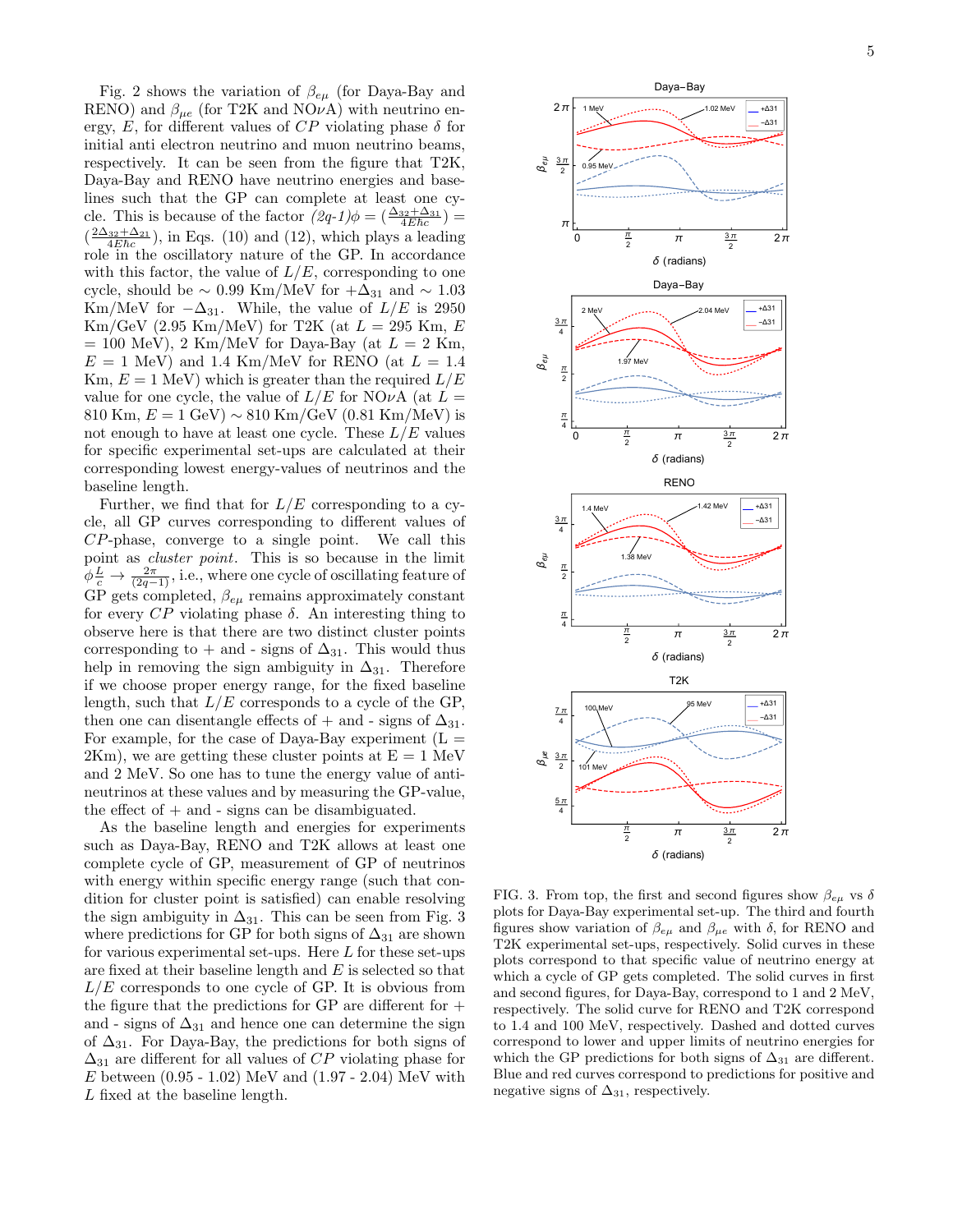For RENO (T2K), the predictions for both signs of  $\Delta_{31}$ are different for neutrino energy range (1.38 - 1.42) MeV  $((95 - 101) \text{ MeV})$ . In Fig. 3 dashed and dotted curves represent the case of the lowest and the highest limits of these energy ranges, respectively. Solid curves correspond to that specific energy value at which a cycle of GP gets completed (eg. for RENO, solid curve correspond to  $E = 1.4$  MeV). Hence measurement of GP would be helpful in resolving the degeneracy in  $\Delta_{31}$ . The points in Fig. 3 where all three curves representing different values of energy, for specific sign of  $\Delta_{31}$ , intersect because at the value of CP-phase, corresponding to intersection point (say  $\delta \sim 195^{\circ}$  for RENO), the value of GP remains constant in the energy range mentioned above for different experimental set-ups.

## IV. GEOMETRIC PHASE IN TERMS OF SURVIVAL AND OSCILLATION PROBABILITIES

Experimental detection of GP usually makes use of interference set-ups. However, in the case of neutrinos, this would not be feasible [44, 45]. Nevertheless, one could envisage an interference experiment in energy space. This idea was used in [21] to show, in the context of twoflavor neutrino oscillations, that the topological (Pancharatnam) phase of the interference term was implicit in the transition probabilities associated with the neutrino oscillations. It was seen to be a consequence of

the orthogonality of the two-flavor PMNS matrix. The analysis was made by exploiting the analogy between the geometry of two-state neutrino system and polarization states in optics.

The currently running experiments related to neutrino oscillations are designed to measure only survival  $(P_{\alpha\alpha})$ or oscillation  $(P_{\alpha\beta})$  probabilities. Hence in order to measure geometric phase, it should be expressed in terms of these experimentally measurable quantities. This can be illustrated in a simple way by working within the context of two flavor neutrino oscillations. The probabilities are given by

$$
P_{ee} = 1 - \sin^2(2\theta) \sin^2(\frac{\Delta L}{4E\hbar c}),\tag{16}
$$

$$
P_{e\mu} = \sin^2(2\theta) \sin^2(\frac{\Delta L}{4E\hbar c}).
$$
\n(17)

Here, we have neglected the matter effect for simplicity. In the context of two flavor neutrino oscillations, Eqs.(9), (10), (11), (12) reduce to

$$
\beta_{ee} = -\phi t \cos(2\theta) + \tan^{-1} [\cos(2\theta) \tan(\phi t)], \quad (18)
$$

$$
\beta_{e\mu} = \phi t \cos(2\theta) - \frac{\pi}{2},\tag{19}
$$

$$
\beta_{\mu\mu} = \phi t \cos(2\theta) - \tan^{-1} [\cos(2\theta) \tan(\phi t)], \qquad (20)
$$

$$
\beta_{\mu e} = -\phi t \cos(2\theta) - \frac{\pi}{2},\tag{21}
$$

Using Eqs. (16)- (21), the components of geometric phase can be written in terms of neutrino survival or oscillation probability and their average values:

$$
\beta_{ee}(P_{ee}, \langle P_{ee} \rangle) = -\frac{1}{2} \cos^{-1} \left[ \frac{P_{ee} - \langle P_{ee} \rangle}{1 - \langle P_{ee} \rangle} \right] \sqrt{2 \langle P_{ee} \rangle - 1} + \tan^{-1} \left[ \sqrt{2 \langle P_{ee} \rangle - 1} \tan \left( \frac{1}{2} \cos^{-1} \left[ \frac{P_{ee} - \langle P_{ee} \rangle}{1 - \langle P_{ee} \rangle} \right] \right) \right],
$$
\n(22)

$$
\beta_{e\mu}\left(P_{e\mu}, \langle P_{e\mu} \rangle\right) = \frac{1}{2} \cos^{-1} \left[1 - \frac{P_{e\mu}}{\langle P_{e\mu} \rangle}\right] \sqrt{1 - 2 \langle P_{e\mu} \rangle} - \frac{\pi}{2},\tag{23}
$$

$$
\beta_{\mu\mu}\left(P_{\mu\mu}, \langle P_{\mu\mu}\rangle\right) = \frac{1}{2}\cos^{-1}\left[\frac{P_{\mu\mu} - \langle P_{\mu\mu}\rangle}{1 - \langle P_{\mu\mu}\rangle}\right] \sqrt{2\left\langle P_{\mu\mu}\right\rangle - 1} - \tan^{-1}\left[\sqrt{2\left\langle P_{\mu\mu}\right\rangle - 1} \tan\left(\frac{1}{2}\cos^{-1}\left[\frac{P_{\mu\mu} - \langle P_{\mu\mu}\rangle}{1 - \langle P_{\mu}\rangle}\right]\right)\right],
$$
\n(24)

$$
-\tan^{-1}\left[\sqrt{2\langle P_{\mu\mu}\rangle-1}\tan\left(\frac{1}{2}\cos^{-1}\left[\frac{P_{\mu\nu}}{1-\langle P_{\mu\mu}\rangle}\right]\right)\right],\tag{24}
$$
\n
$$
\langle P_{\mu\nu}\rangle=-\frac{1}{2}\cos^{-1}\left[1-\frac{P_{\mu e}}{1-\langle P_{\mu\nu}\rangle}\right]\sqrt{1-2\langle P_{\mu\nu}\rangle}-\frac{\pi}{2}
$$
\n
$$
(25)
$$

$$
\beta_{\mu e}\left(P_{\mu e}, \langle P_{\mu e} \rangle\right) = -\frac{1}{2} \cos^{-1} \left[1 - \frac{P_{\mu e}}{\langle P_{\mu e} \rangle}\right] \sqrt{1 - 2 \langle P_{\mu e} \rangle} - \frac{\pi}{2}.
$$
\n(25)

Here  $\langle P_{\alpha\beta} \rangle$  is the average value of probability  $P_{\alpha\beta}$  and is given by

$$
\langle P_{\alpha\beta} \rangle = \begin{cases} 1 - \frac{\sin^2(2\theta)}{2} & \text{for } \alpha = \beta \\ \frac{\sin^2(2\theta)}{2} & \text{for } \alpha \neq \beta \end{cases}
$$

Thus we see that the phases associated with neutrino oscillations can be expressed in terms of the experimentally measurable quantities.

### V. CONCLUSIONS

We study non-cyclic GP, which would be, in principle, easier to observe than its cyclic counterpart, in the con